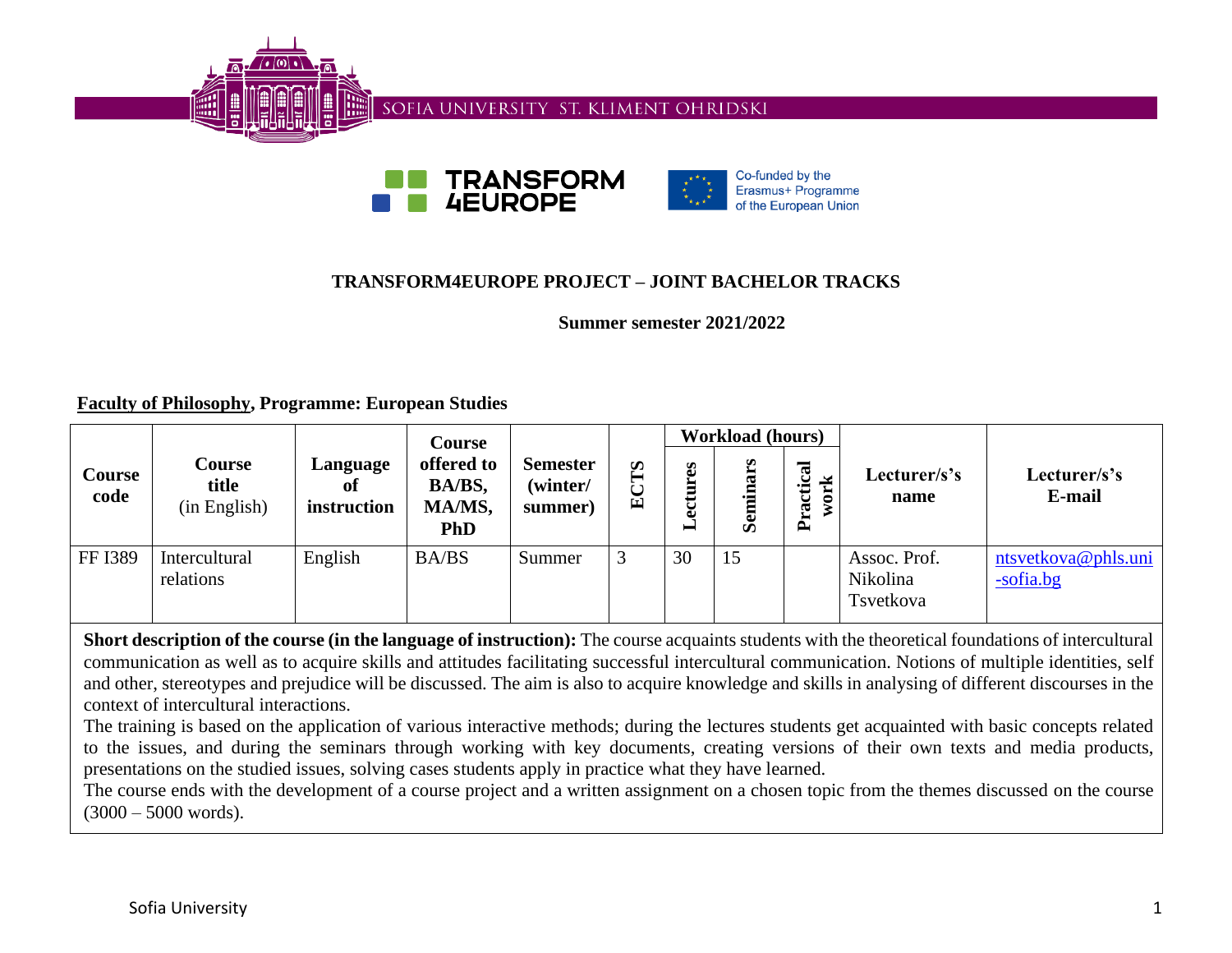## **Requirements for enrollment: YES**

**If any, please describe the specific requirements: This course is part of the Transform4Europe project – piloting of joint bachelor tracks within the alliance network (Minimum level of English proficiency – B1)**

|                | <b>Course</b><br>title<br>(in English)   | Language<br>0ľ<br>instruction | <b>Course</b><br>offered to<br>BA/BS,<br>MA/MS,<br><b>PhD</b> | <b>Semester</b><br>(winter/<br>summer) | $\boldsymbol{\omega}$<br>国 | <b>Workload (hours)</b> |                      |                   |                                       |                                     |
|----------------|------------------------------------------|-------------------------------|---------------------------------------------------------------|----------------------------------------|----------------------------|-------------------------|----------------------|-------------------|---------------------------------------|-------------------------------------|
| Course<br>code |                                          |                               |                                                               |                                        |                            | ctures<br>ω<br>▬        | ars<br><b>Semina</b> | Practical<br>work | Lecturer/s's<br>name                  | Lecturer/s's<br>E-mail              |
| FF I413        | Introduction to<br>EU<br>Multilingualism | English                       | BA/BS                                                         | Summer                                 | 3                          | 30                      |                      |                   | Assoc. Prof.<br>Nikolina<br>Tsvetkova | ntsvetkova@phls.uni<br>$-$ sofia.bg |

**Short description of the course (in the language of instruction):** The course presents an overview on the topic of language policies in the context of the EU. It is divided into two parts. The first dealing with issues related to the issue of language policies in general covering the themes of language origins, language families, languages of wider communication (lingua franca) and languages in Europe. Language policy is considered from the perspective of planning of language status, language corpus, language education as well as discourses about language, language ideologies and attitudes towards language. The specific national and European context constitutes the second part of the course. It covers topics concerning language and nation building, language and culture, respect for linguistic diversity, language rights, EU institutional multilingualism and plurilingualism of individuals. The Council of Europe and the EU policy of multilingualism are presented through policy documents, academic papers, language and language competence survey (Eurobarometer, Special surveys) sand EU programmes and projects in the area of languages and culture.

Upon completion of the course the students will demonstrate understanding on multilingualism and language policy and will be able to conduct their own small scale survey on the issues of language policy in European context.

**Requirements for enrollment: YES**

**If any, please describe the specific requirements: This course is part of the Transform4Europe project – piloting of joint bachelor tracks within the alliance network (Minimum level of English proficiency – B1)**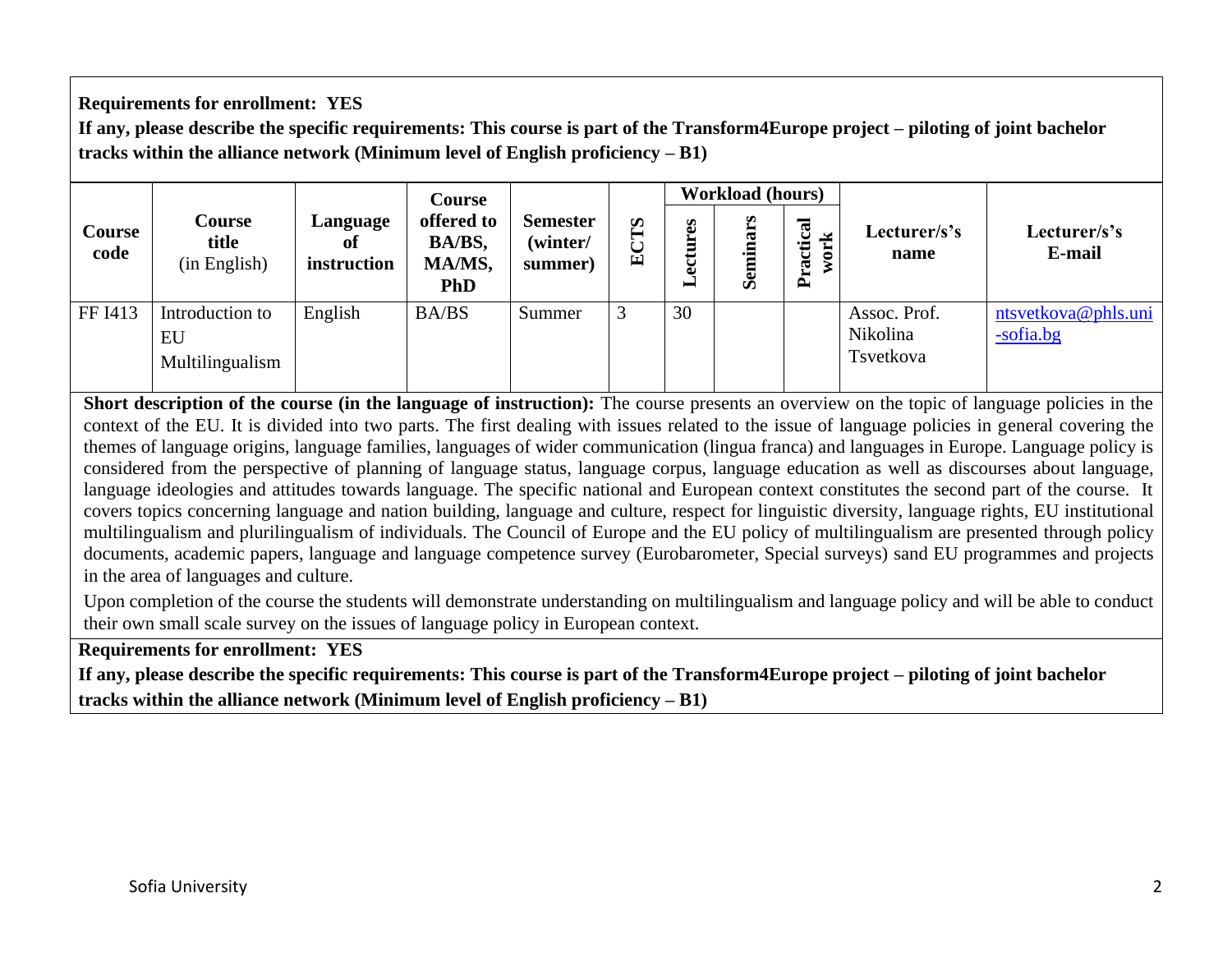### **Faculty of Geology and Geography, Programme: Regional Development and Politics**

|                       |                                                   |                               | <b>Course</b><br>offered to<br>BA/BS,<br>MA/MS,<br><b>PhD</b> |                                        | S<br>囯 | <b>Workload (hours)</b> |          |                |                                |                               |
|-----------------------|---------------------------------------------------|-------------------------------|---------------------------------------------------------------|----------------------------------------|--------|-------------------------|----------|----------------|--------------------------------|-------------------------------|
| <b>Course</b><br>code | <b>Course</b><br>title<br>(in English)            | Language<br>of<br>instruction |                                                               | <b>Semester</b><br>(winter/<br>summer) |        | E<br>ectur<br>⊣         | Seminars | Practical<br>¥ | Lecturer/s's<br>name           | Lecturer/s's<br>E-mail        |
| GG30016               | Regional<br>Development<br>and Regional<br>Policy | English                       | BA/BS                                                         | Summer                                 | 4.5    | 45                      | 15       |                | Prof. Kliment<br>Naydenov, PhD | naidenov@gea.uni-<br>sofia.bg |

**Short description of the course (in the language of instruction):** The course starts with a description of regional disparities in the EU, measured under various dimensions (GDP per capita, growth, unemployment, education, R&D). Regional development and regional policy from conceptual and empirical aspects; Theories and mechanisms of RD and RP; Local, national and international development based on regional planning. The course analyses regional disparities in the world and within the European Union (EU), as well as the policies implemented by the EU in cooperation with Member States, local authorities and communities to deal with these inequalities. Regional disparities within the EU (and some other regions in the world) reflect significant differences across regions in relation to income and unemployment. They have adverse economic, social and political effects on the process of European integration, not only because they hamper the adjustment of the less developed countries, but also undermine social consensus and solidarity among Member States. The course discusses different options in terms of regional development and regional policy.

Final examination: Written examination. The criterion is the good knowledge of the concepts explained in class and the capacity to use them in developing a well-structured argument on some topics relative to the EU regional policy. In what level the student is able to apply the most essential concepts of regional development and regional policy. He/she can tell the main issues, dynamics and historical progress of regional development, regional policy and regional planning and its relationship to contemporary development of the European Union and at the global scale.

**Requirements for enrollment: YES**

**If any, please describe the specific requirements: This course is part of the Transform4Europe project – piloting of joint bachelor tracks within the alliance network**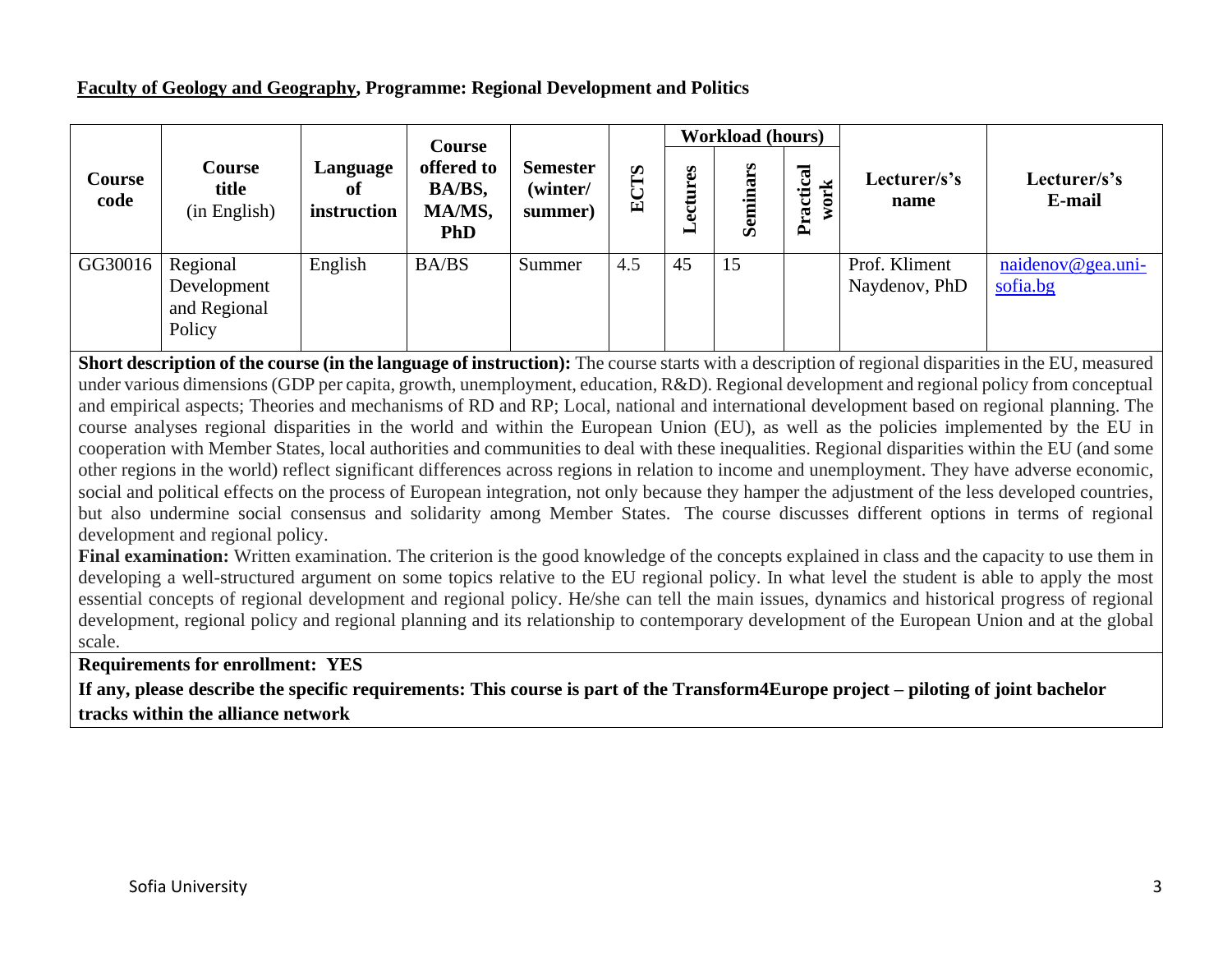### **Faculty of Geology and Geography, Programme: Geography**

|                |                                          |                               | <b>Course</b>                                |                                        |                                 | <b>Workload (hours)</b> |          |                      |                                         |                                |
|----------------|------------------------------------------|-------------------------------|----------------------------------------------|----------------------------------------|---------------------------------|-------------------------|----------|----------------------|-----------------------------------------|--------------------------------|
| Course<br>code | <b>Course</b><br>title<br>(in English)   | Language<br>Оf<br>instruction | offered to<br>BA/BS,<br>MA/MS,<br><b>PhD</b> | <b>Semester</b><br>(winter/<br>summer) | $\boldsymbol{\omega}$<br>◡<br>車 | ectures<br>▬            | Seminars | ctical<br>ork<br>Pra | Lecturer/s's<br>name                    | Lecturer/s's<br>E-mail         |
| GG120          | Landscape<br>$ecology - II$<br>(applied) | English                       | BA/BS                                        | Summer                                 |                                 | 30                      | 15       | 15                   | Assist. Prof.<br>Dimitar Zhelev,<br>PhD | $z$ helev@gea.uni-<br>sofia.bg |

**Short description of the course (in the language of instruction):** Short description: This course builds on the theoretical knowledge of Landscape Science and introduces students to the methodology of complex spatial analyses, with an emphasis on landscape systematization.

The main part of the course structure, and of the accompanying practical classes and seminars, is devoted to current forms of application of Landscape Ecology (approaches, methods, tools, information provision, interdisciplinary integration) in practice to solve important challenges of our time - natural, socio-cultural, economic. This includes: geoecological forecasting and the justification of long-term projections in Spatial Planning, Ecological Assessment and Strategic Planning, Landscape Multifunctionality and Ecosystem/Landscape Services, Geoecological Monitoring, the organization and management of Ecological Networks of Protected Sites.

The selection of the analytical material underlying the lecture course, as well as in the formulation of the practical exercises and seminars, is further tailored to the possibilities of integrating the landscape perspective with current concepts (and their practical solutions) such as: Nature-Based Solutions, Multifactor Solutions, Green Policies, Integrated Resource Management, Circular Economy, Ecological Engineering, etc.

**Requirements for enrollment: YES – basic knowledge in landscape ecology** 

**If any, please describe the specific requirements: This course is part of the Transform4Europe project – piloting of joint bachelor tracks within the alliance network**

|                       |                                 |                               | <b>Course</b>                                |                                        |                            |                  | <b>Workload (hours)</b> |                                                            |                                          |                              |
|-----------------------|---------------------------------|-------------------------------|----------------------------------------------|----------------------------------------|----------------------------|------------------|-------------------------|------------------------------------------------------------|------------------------------------------|------------------------------|
| <b>Course</b><br>code | Course<br>title<br>(in English) | Language<br>оf<br>instruction | offered to<br>BA/BS,<br>MA/MS,<br><b>PhD</b> | <b>Semester</b><br>(winter/<br>summer) | $\boldsymbol{\omega}$<br>덕 | ctures<br>٥<br>━ | inars<br>Sem            | $\overline{\mathbf{a}}$<br>ctic<br>ork<br>$\tilde{E}$<br>≏ | Lecturer/s's<br>name                     | Lecturer/s's<br>E-mail       |
| GG106                 | Geospatial<br>technologies      | English                       | BA/BS                                        | Summer                                 | $\overline{4}$             | 30               | 15                      | 15                                                         | Assoc. Prof.<br>Stelian Dimitrov,<br>PhD | stelian@gea.uni-<br>sofia.bg |